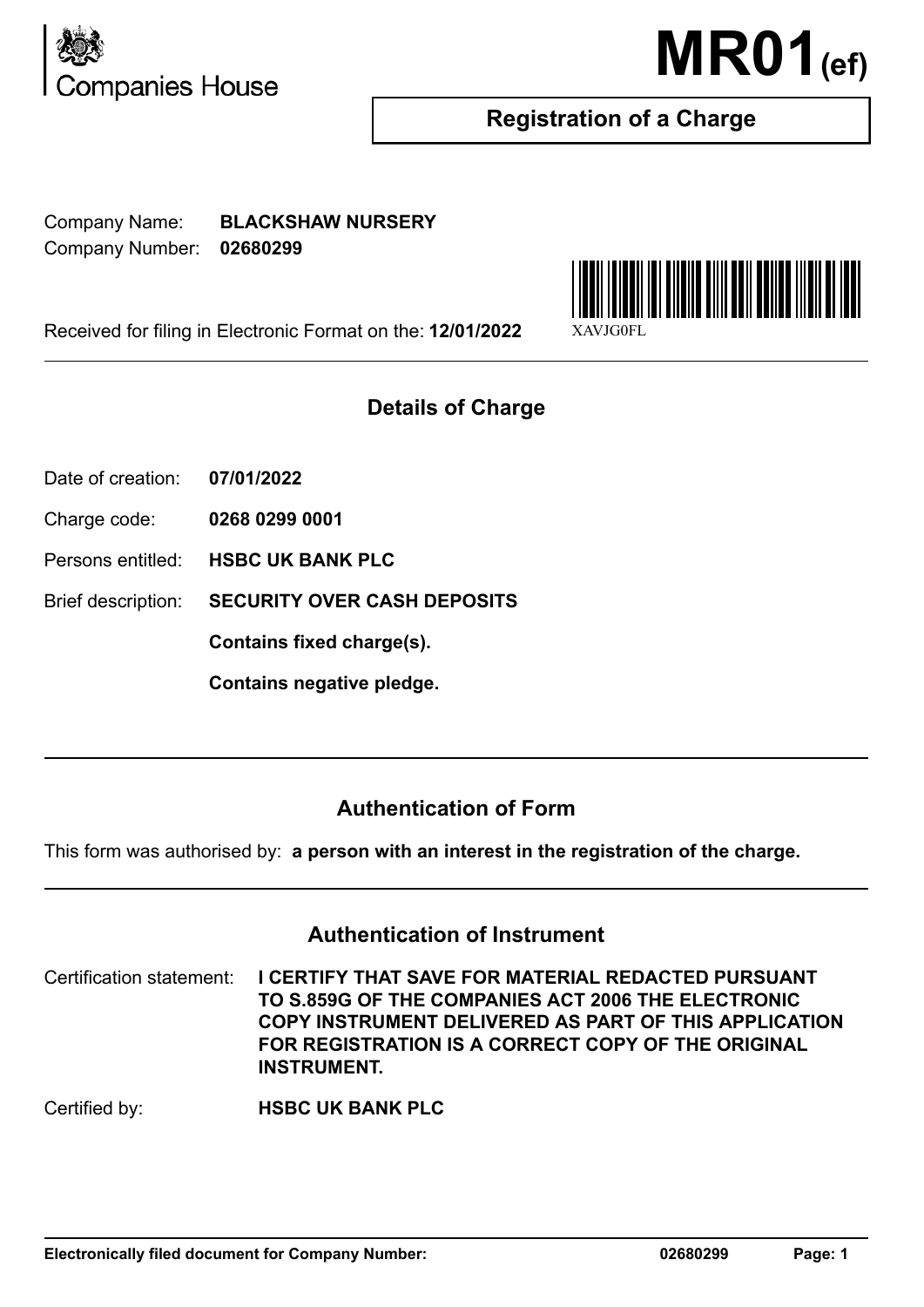

# **CERTIFICATE OF THE REGISTRATION OF A CHARGE**

Company number: 2680299

Charge code: 0268 0299 0001

The Registrar of Companies for England and Wales hereby certifies that a charge dated 7th January 2022 and created by BLACKSHAW NURSERY was delivered pursuant to Chapter A1 Part 25 of the Companies Act 2006 on 12th January 2022 .

Given at Companies House, Cardiff on 13th January 2022

The above information was communicated by electronic means and authenticated by the Registrar of Companies under section 1115 of the Companies Act 2006



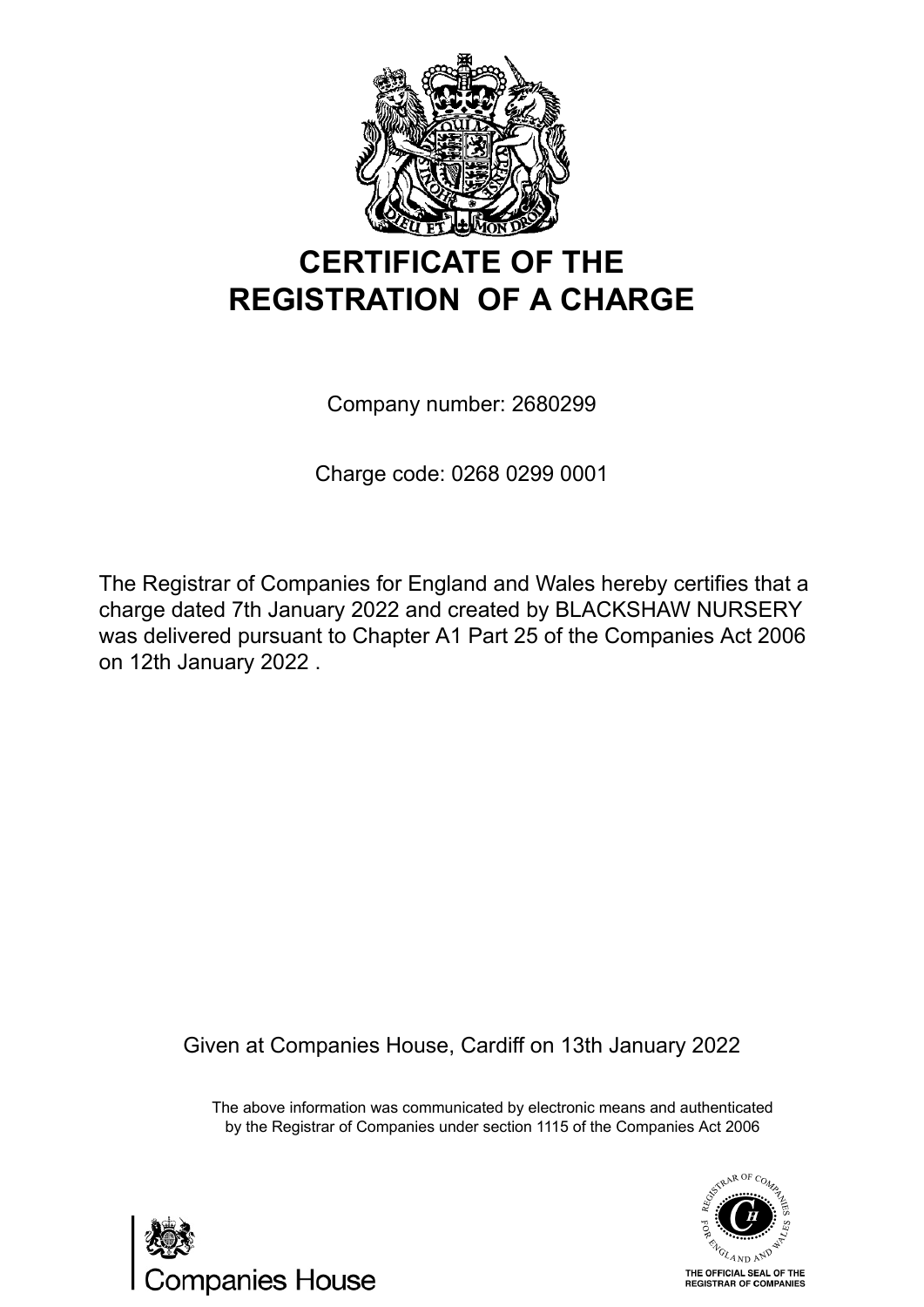## **CHARGE OVER CASH DEPOSIT**

7th Ja  $Dated$ <sub>\_\_\_</sub> nuary  $2022$ 

## THIS IS AN IMPORTANT LEGAL DOCUMENT. WE RECOMMEND THAT EACH OF YOU OBTAIN INDEPENDENT LEGAL ADVICE AND MAKE SURE YOU UNDERSTAND IT BEFORE YOU SIGN IT

| <b>Key Charge Details</b>                  |                                                                                                                                                                                |
|--------------------------------------------|--------------------------------------------------------------------------------------------------------------------------------------------------------------------------------|
| You/Your                                   | Blackshaw Nursery with registered number 02680299                                                                                                                              |
| Us/We                                      | HSBC UK Bank plc, or another entity that it transfers its rights and/or obligations<br>under this Charge to.                                                                   |
| Your assets that are<br>secured            | By entering into this Charge you are giving us security over the amount you have<br>deposited with us.                                                                         |
| Your obligations to<br>us that are secured | You give us security under this Charge for the payment of any amounts owed by<br>you to us whether now or in the future and whether owed jointly or severally (the<br>'Debt'). |

Bank reference: SC8056176683 H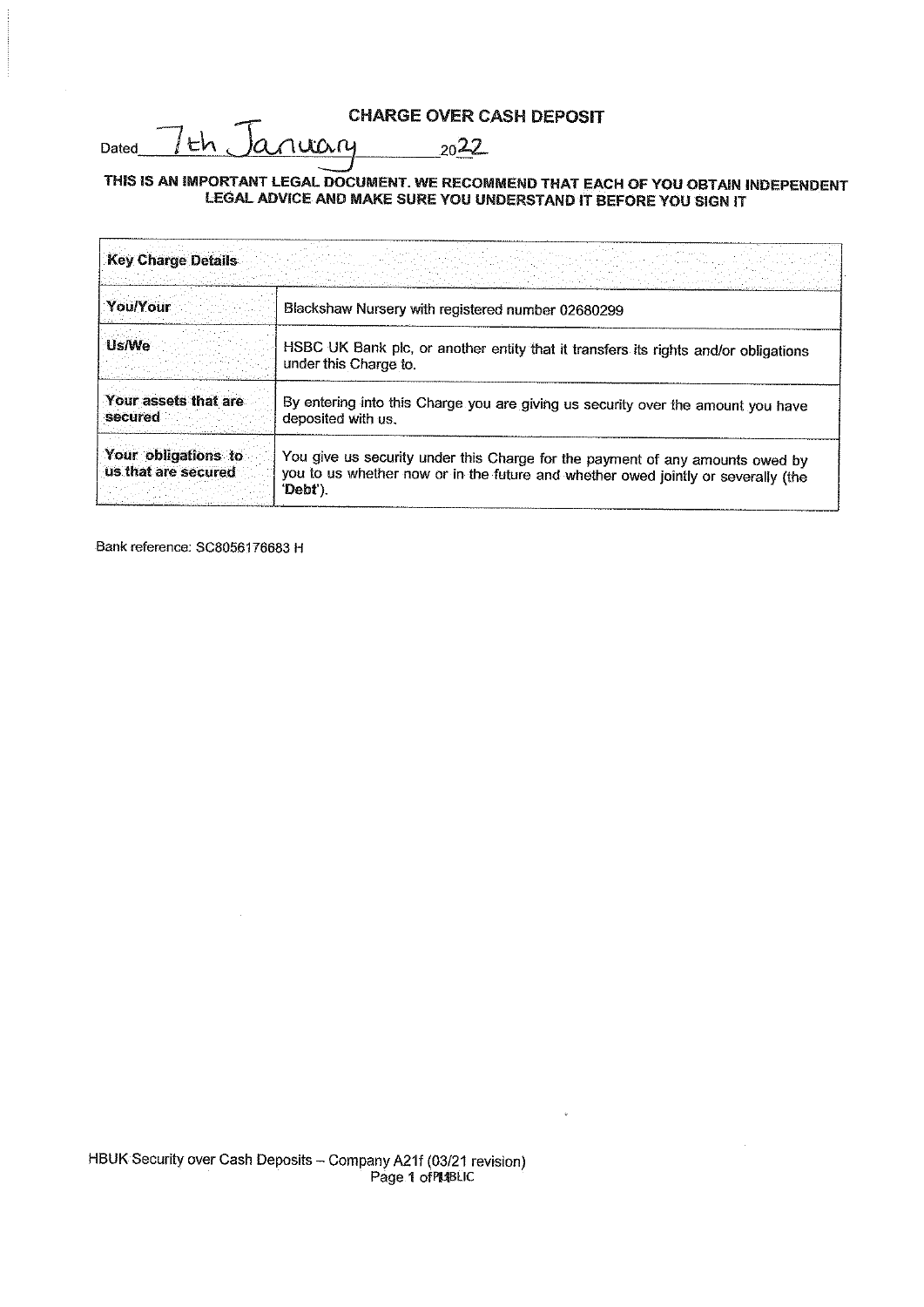#### **MEANING OF CERTAIN WORDS**  $\mathbf{1}$ .

The definitions in the Key Charge Details table apply to the rest of this Charge.  $1.1$ 

#### $12$ In this Charge:

- a person includes a body corporate;  $1.2.1$
- when we use the singular, that includes the plural and vice versa;  $12.2$
- when we refer to a statute or section of a statute, that includes any modification or re-enactment of  $1.2.3$ that statue:
- a reference to the word 'including' or 'includes' means 'including without limitation';  $1.2.4$
- when we use the term 'this Charge' we mean this charge over custody account;  $1.2.5$
- when we use the term 'Deposit' we mean all amounts credited to the account specified in the  $1.2.6$ schedule to this Charge;
- when we use the term 'HSBC Group' we mean HSBC Holdings plc, its subsidiaries (having the  $1.2.7$ meaning in section 1159 of the Companies Act 2006) and any associated and/or affiliated companies;
- when we use the term 'LLP' we mean a limited liability partnership under the Limited Liability  $1.2.8$ Partnerships Act 2000; and
- if there is more than one of you, your liabilities to us in this Charge will be joint and several.  $1.2.9$

#### IF YOU ARE A PARTNERSHIP OR TRUSTEES OF A TRUST  $\overline{2}$ .

All partners or trustees from time to time shall be jointly and severally liable under this Charge where you are a partnership or trust and it includes all partners or trustees, even if the constitution or name changes, you amalgamate or the partners or trustees change for any reason.

- 3. **WHAT YOU AGREE TO PAY US**
- You will pay us, on demand, the Debt.  $3.1$
- The Debt does not include any money and liabilities arising under a regulated agreement, as defined under  $3.2$ section 189 of the Consumer Credit Act 1974 as may be amended or replaced from time to time.
- We will charge you interest in accordance with any agreement between you and us or (if there is no agreement) 3.3 at a rate of 3% per year above the Bank of England base rate (as such base rate may change, and whenever such base rate is less than zero it shall be deemed to be zero) from the date of demand until the date on which you make the payment, if you fail to pay us in accordance with our demand.
- THE SECURITY YOU GIVE US 4.
- You give us, with full title guarantee, and as continuing security for the payment of the Debt a first fixed charge  $4.1$ over all your present and future right, title and interest in or to the Deposit.
- You will hold the Deposit on trust for us if the security over it is ineffective.  $4.2$
- **WHAT WE CAN DO** 5.
- $5.1$ At any time we can:
	- transfer the Deposit to reduce the Debt (or part of it);  $5.1.1$
	- combine the account we hold the Deposit in with any other account you have with us;  $5.1.2$

HBUK Security over Cash Deposits - Company A21f (03/21 revision) Page 2 of 11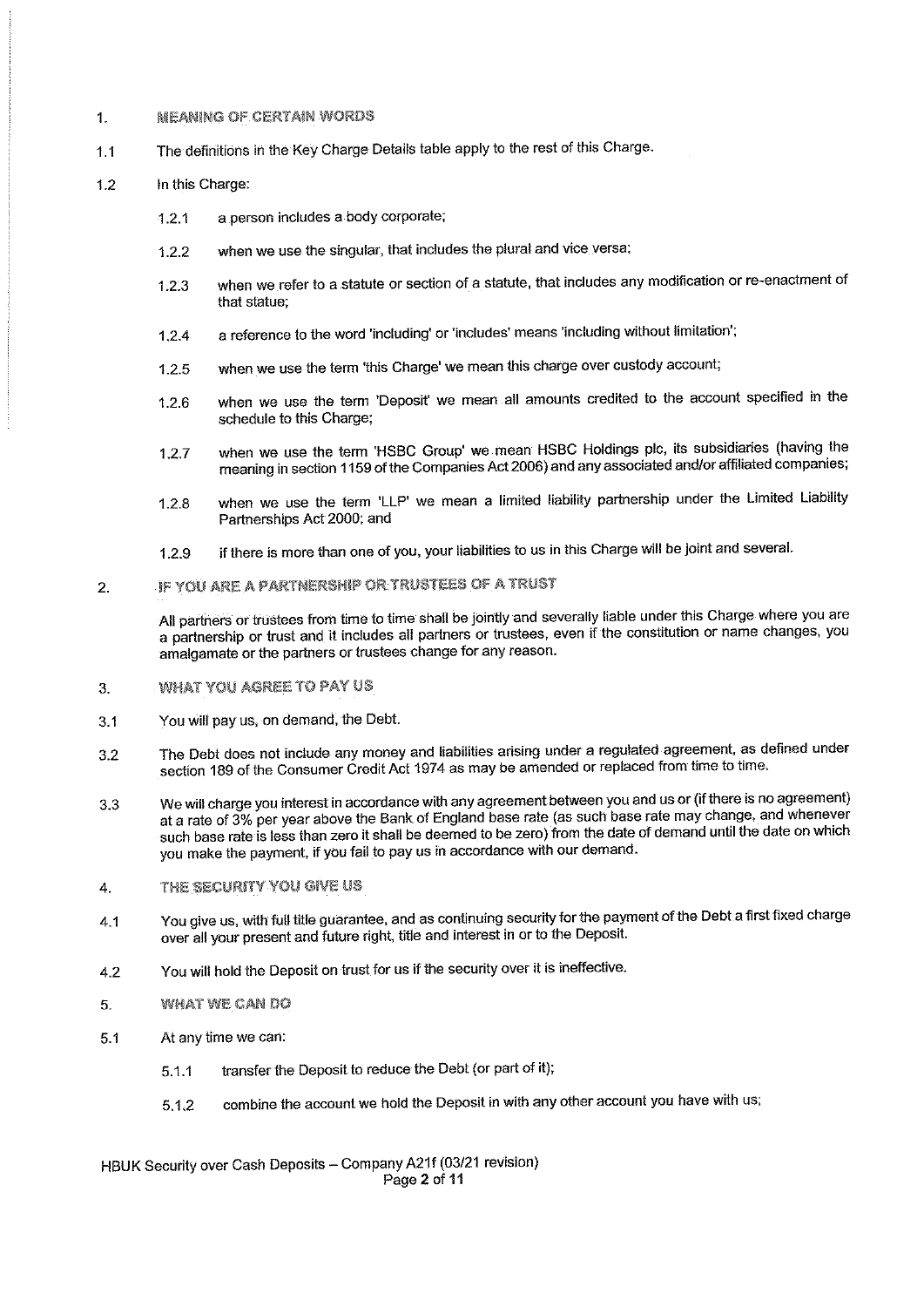- 5.1.3 value the Debt at an amount we reasonably consider to be appropriate if the Debt is a future or contingent liability; or
- 5.1.4 if the Debt includes amounts in multiple currencies, convert any amount in one currency to another currency in accordance with clause 27.
- $6.$ **WHAT YOU AGREE NOT TO DO**
- $6.1$ You will not:
	- $6.1.1$ create or allow any type of security to exist over the Deposit except any created in our favour or any expressly permitted in any other agreement between you and us;
	- $6.1.2$ dispose of or transfer any of the Deposit; or
	- 6.1.3 withdraw any of the Deposit unless you are permitted to do so by the schedule to this Charge.

#### **FURTHER ASSISTANCE YOU WILL PROVIDE**  $\overline{7}$ .

- $7.1$ While this charge is in place you will, if we ask you, fully co-operate with us and do what we reasonably ask you to do:
	- $7.1.1$ in connection with:
		- $(a)$ any interest conferred or intended to be conferred on us by: or
		- $(b)$ any of our rights, powers or remedies under.

this Charge.

- $7.1.2$ to create, perfect or protect any security intended to be created by this Charge.
- 8. **MAINTENANCE OF THE DEPOSIT**
- If a minimum deposit amount is specified in the schedule to this Charge, you will always maintain a Deposit of 8.1 at least that amount.
- If the Deposit is greater than that amount, the excess will always be available to you regardless of any other  $8.2$ provision of this Charge.
- 8.3 Unless we tell you otherwise, we will pay any interest payable on the Deposit to another account you hold with  $HS$
- 9. **WHEN WE CAN ENFORCE THIS CHARGE**
- $9.1$ This Charge will become enforceable if any of these events occur:
	- $9.1.1$ any of the Debt is not paid or discharged when due;
	- 9.1.2 you breach any of your obligations under this Charge;
	- 9.1.3 you enter into, or seek to propose, any composition or voluntary arrangement with creditors or scheme of arrangement of, or restructuring plan relating to, your affairs;
	- $9.14$ you are unable, or admit to being unable to pay debts as they fall due or suspend, or threaten to suspend, payment of debts

HBUK Security over Cash Deposits - Company A21f (03/21 revision) Page 3 of 11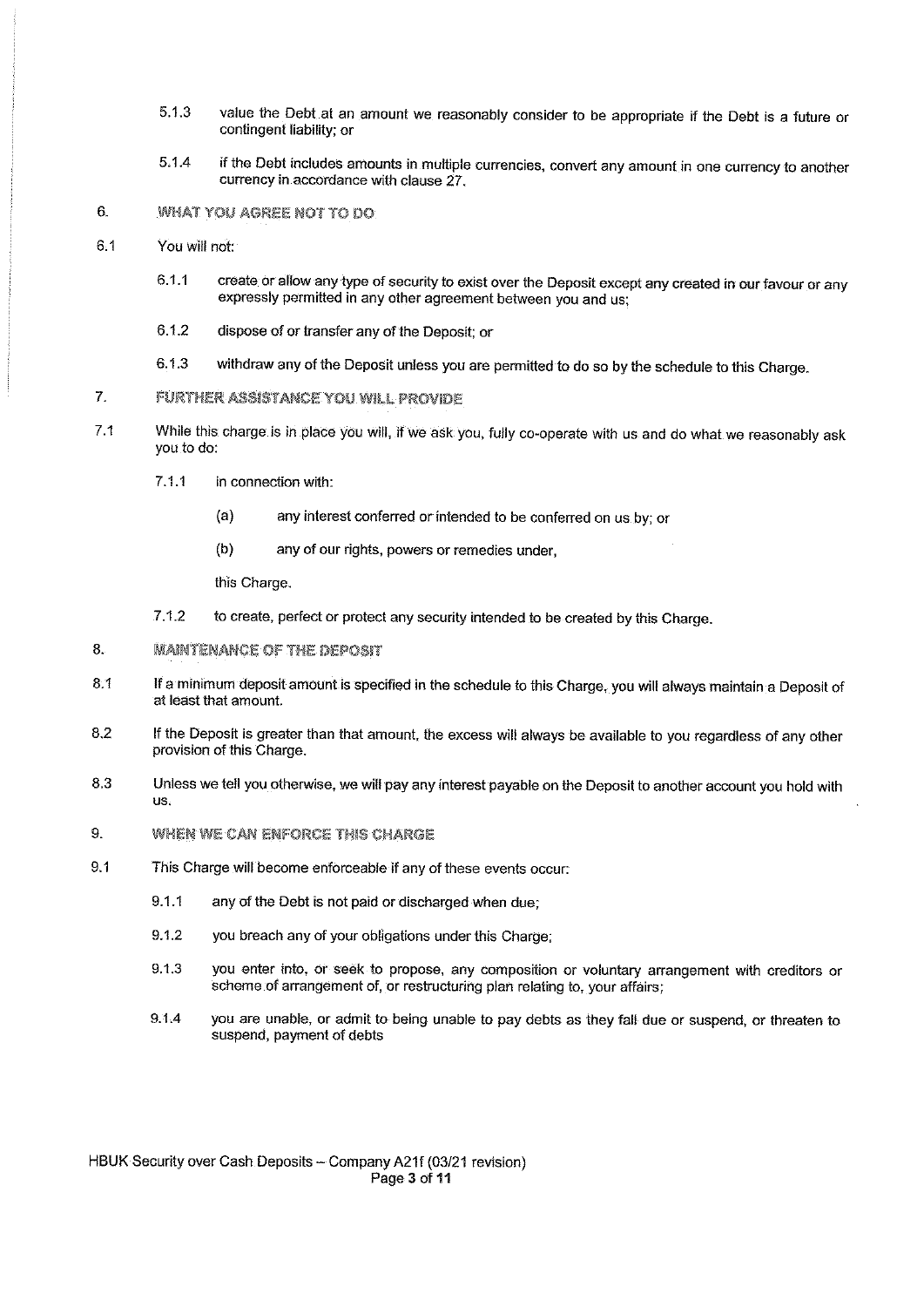- $9.1.5$ an act, whether by you or another person, which either amounts to, or could directly result in, a formal step being taken for a moratorium and/or the receivership, administration, bankruptcy, liquidation, dissolution, sequestration or analogous proceedings of, or in respect of, you:
- 9.1.6 any action is taken or any court order is made which adversely affects the Deposit:
- 9.1.7 any of your other creditors seek to enforce their security over the Deposit:
- $9.1.8$ any event jeopardises all or any part of the security created by this Charge;
- $9.1.9$ any other guarantee or security in favour of any member of the HSBC Group in respect of the Debt or the Deposit becomes enforceable;
- any other event occurs which has been agreed by you and us as an event which makes this Charge 9.1.10 enforceable.
- $10.$ **OUR RIGHT OF APPROPRIATION**
- We will have the right at any time after this Charge becomes enforceable, to appropriate all or any part of the  $10.1$ Deposit in or towards discharge of the Debt.
- **NO LIABILITY AS MORTGAGEE IN POSSESSION**  $11.$
- We will not be liable to account as mortgagee in possession in respect of all or any of the Deposit or be liable  $11.1$ for any loss upon realisation or for any neglect or default (unless wilful) of any nature whatsoever in connection with all or any of the Deposit.
- $11.2$ You may not take proceedings against any of our officers, employees or agents in respect of any claim you mav have against us or in respect of any act or omission of any kind by that officer, employee or agent in relation to this Charge and any of our officers, employees or agents may rely on this clause.
- $12.$ THE ORDER OF APPLICATION OF MONIES
- $12.1$ On any exercise by us of our enforcement powers under this Charge, we will apply the Deposit in the following order, subject to claims having priority to the security created by this Charge:-
	- $12.1.1$ in payment to us of the Debt.
	- in payment of any surplus to you or any other person entitled to it. 12.1.2
- 13. THE POWER OF ATTORNEY YOU GRANT US
- $13.1$ You, by way of security, irrevocably appoint us and anyone we transfer our rights and/or obligations to under this Charge to act on your behalf as your attorney and take any steps that we consider necessary in connection with (i) any interest conferred or intended to be conferred on us by or (ii) any of our rights, powers or remedies under, this Charge and you ratify, or agree to ratify, and confirm whatever an attorney does under this clause.
- 14. **OUR POWERS**
- $14.1$ We may exercise any right or power under this Charge without prior notice to you.
- 15. **DELEGATION**

We can delegate to any person all or any of our rights or powers.

16. **WE CAN REDEEM PRIOR INTERESTS** 

> We can redeem any prior interest or arrange the transfer of it to us and settle and pass the accounts to any third party concerned. We can do this at any time after this Charge has become enforceable, or after any power given by any interest having priority to the security created by this Charge has become exercisable.

HBUK Security over Cash Deposits - Company A21f (03/21 revision) Page 4 of 11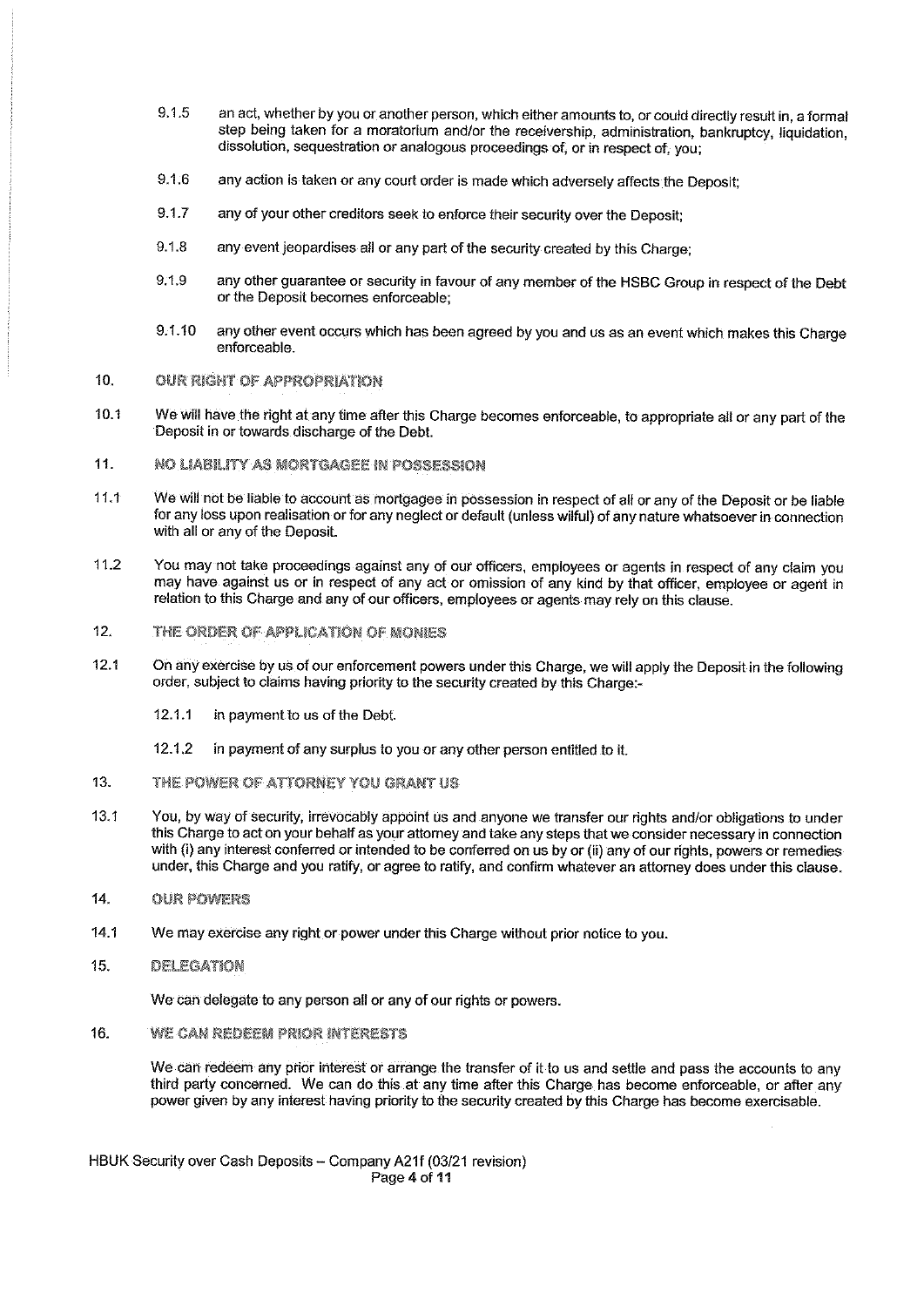#### $17.$ CONSOLIDATION

The restriction on the right of consolidating mortgages contained in section 93 of the Law of Property Act 1925 will not apply to this Charge.

18. **OUR POWER TO REMEDY** 

> We may (but we don't have to) do all things which in our reasonable opinion are required to remedy any breach by you of this Charge.

**REPRESENTATIONS** 19.

You confirm that at all times:

- $19.1$ you are the sole legal and beneficial owners of the Deposit; and
- if you are a company, this Charge does not breach your memorandum or articles of association. 19.2

#### 20. **INDEMNITY**

- You must indemnify us on demand against any costs, losses or liabilities we incur:  $20.1$ 
	- because of a breach by any of you of this Charge; or 20.1.1
	- in exercising any powers or purported powers under or in connection with this Charge.  $20.1.2$
- 21. **COSTS AND EXPENSES**
- If we think we might, or if we have to, enforce or preserve our rights under, this Charge or have to investigate  $21.1$ any breach of this Charge, you will promptly on demand pay us on a full indemnity basis our costs and expenses associated with us taking such action.
- We will charge you interest at a rate of 3% per year above the Bank of England base rate (as such base rate  $21.2$ may change, and whenever such base rate is less than zero it shall be deemed to be zero), from the date the demand is made until the date on which you make payment, if you fail to pay us such costs and expenses on demand.
- 22. **ADDITIONAL SECURITY, RIGHTS AND REMEDIES**

This Charge is in addition to and independent of any other quarantee or security which we may hold at any time for any of the Debt. Our rights and remedies under this Charge are in addition to, and not in substitution for, any rights or remedies provided by law.

#### **EFFECTIVENESS OF SECURITY** 23.

- The security created under this Charge and your obligations under it shall remain in full force and effect until 23.1 we discharge it in writing even if any of the following or any other matter or thing occurs:
	- you or any other person:  $23.1.1$ 
		- lacks capacity, power or authority or is subject to any insolvency or similar proceedings;  $(a)$
		- undergoes a change in members or status (legal or otherwise);  $(b)$
	- 23.1.2 we:
		- accept intermediate payment or discharge in whole or in part of the Debt;  $(a)$

HBUK Security over Cash Deposits - Company A21f (03/21 revision) Page 5 of 11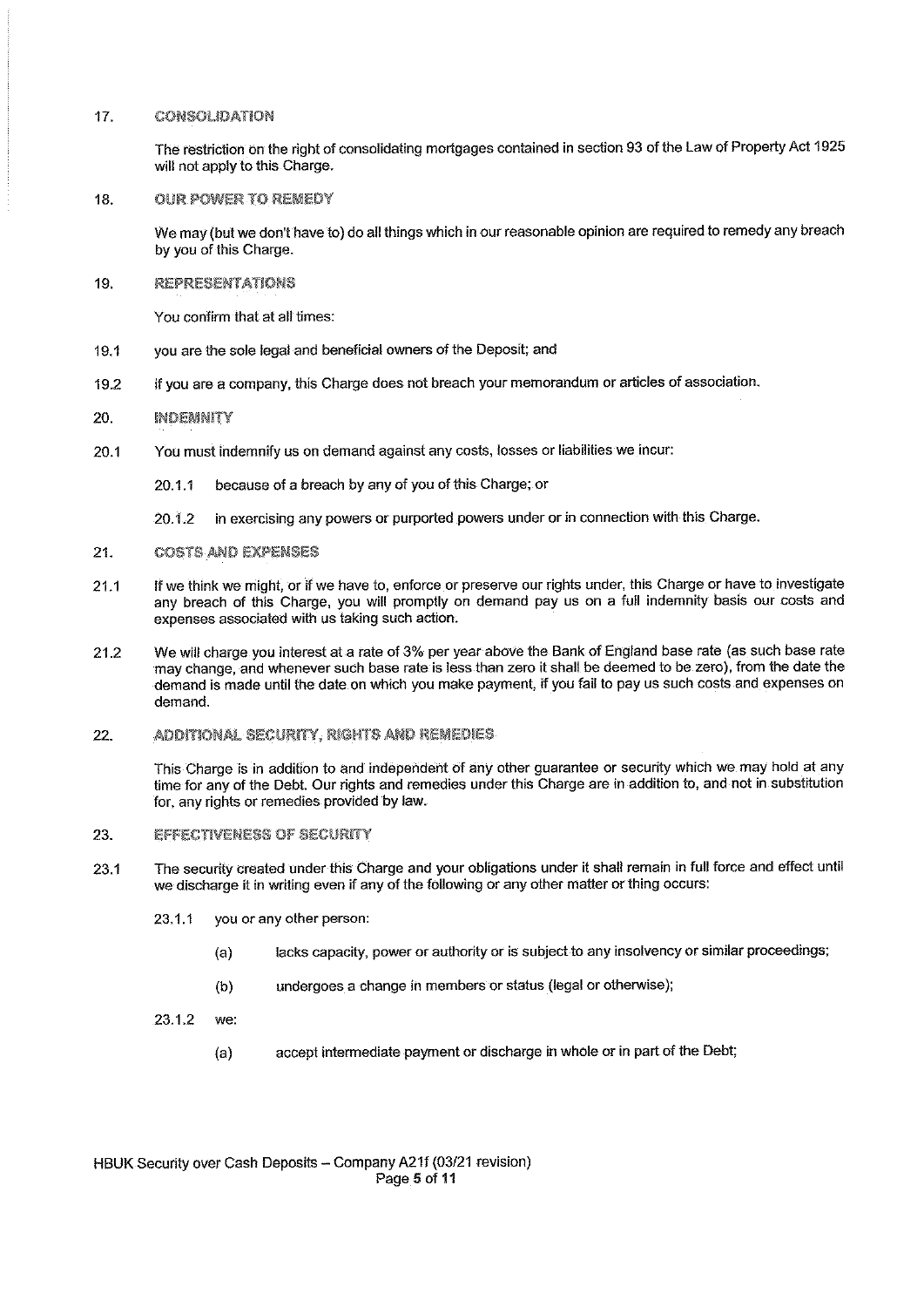- make any new facility available to you or extend, increase, amend, renew or otherwise vary  $(b)$ or waive the terms of any facility or this Charge, in any such case however fundamentally and whether or not resulting in the Debt or this Charge becoming more onerous;
- take any action (or do not take any action) against you or any other person in respect of  $(c)$ any assets which you might hold;
- agree to release any other guarantee or security or to enter into a payment plan with you  $(d)$ or any other person;
- grant time, waiver or consent to you or any other person;  $(e)$
- transfer any of our rights under this Charge or the Debt;  $(f)$
- do, or fail to do, anything which might affect the enforceability of this Charge;  $(a)$
- if any other agreement or security granted by you or any other person is not enforceable. 23.1.3
- You waive any right you may have of first requiring us to proceed against or enforce any other rights or security 23.2 or claim payment from any person before claiming from you under this Charge.
- Until the Debt has been unconditionally and irrevocably paid and discharged in full and no further Debt is 23.3 capable of being outstanding you will not exercise any rights which you may have as a result of performing your obligations under this Charge:
	- to be indemnified by any other party providing security under this Charge; 23.3.1
	- to claim any contribution from any other party providing security under this Charge; 23:3.2
	- to take the benefit of any of our rights under this Charge or of any other guarantee or security taken 23.3.3 by us pursuant to, or in connection with, this Charge;
	- to bring legal or other proceedings for an order requiring any party providing security under this 23.3.4 Charge to make any payment, or perform any obligation, in respect of which any guarantee, undertaking or indemnity has been given by any other party providing security under this Charge;
	- to exercise any rights of set-off against any other party providing security under this Charge; 23.3.5
	- to claim or prove as a creditor of any other party providing security under this Charge in competition 23,3:6 to us.

If you receive any benefit, payment or distribution in relation to such rights you shall hold that benefit, payment or distribution to the extent necessary to enable all amounts which may be or become payable to us under or in connection with this Charge to be repaid in full on trust for us and you shall promptly pay or transfer it to us.

#### **NEW ACCOUNTS** 24.

- We may open a new account or accounts for you if we receive notice of any subsequent charge or other 24.1 interest affecting the Deposit.
- If we do not open a new account then (unless we tell you in writing otherwise) any payment from you received  $24.2$ by us after the date of the notice, will be treated as being paid into a new account and not in reduction of the Debt.
- We may credit any payment we receive to a suspense account where it will remain for as long as we decide 24.3 without reducing the Debt.
- **PAYMENTS MADE BY YOU** 25.
- You must make all payments without any deduction or withholding. 25.1

HBUK Security over Cash Deposits - Company A21f (03/21 revision) Page 6 of 11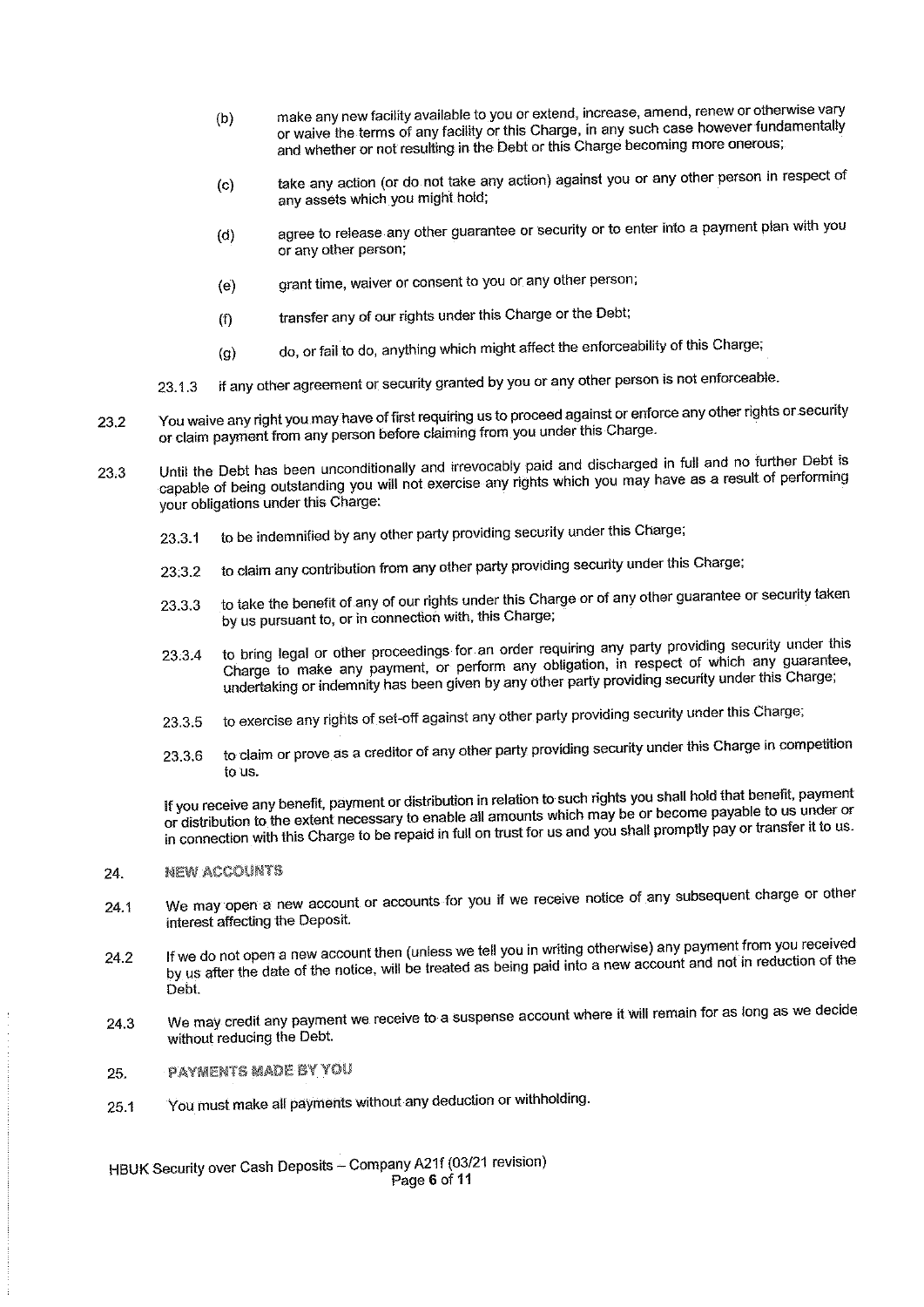- You will promptly pay to us additional sums that will make the net sum received by us equal to the full sum 25.2 payable, had there been no deduction or withholding, if you are required by law to make any deduction or withholding from a payment.
- You waive any present or future right of set off you have in respect of the Debt or payments under or in 25.3 connection with this Deed.
- 26. **CALCULATIONS AND CERTIFICATES**

Any rate or amount under this Charge or in relation to the Debt that we certify or define will, unless there is a manifest error, be conclusive evidence of the relevant matter.

#### **CURRENCY CONVERSION** 27.

- 27.1 Payments to us should be made in the currency in which they are due. If we receive any money which is in a different currency or if we need to convert any of the Debt or any order, judgment or award given in relation to a payment due from you into a different currency, we may convert this at the HSBC Exchange Rate. You must indemnify us on demand against any costs or losses that we incur because of that conversion.
- You waive any rights you may have in any jurisdiction to pay any amount to us in a different currency or 27.2 currency unit to the currency in which such amount is payable.

### **What's the HSBC Exchange Rate?**

This is the rate we use to convert payments to and from currencies other than the currency of your payment. It's based on the foreign currency market for each currency we offer so changes constantly. The rate will depend on the size of the payment and whether we are buying currency (because you are receiving a payment) or selling currency (because you are making a payment).

#### 28. **ARRANGEMENTS WITH OTHERS**

We may grant time, vary, release or make any other arrangement in respect of the Debt or any security or quarantee in respect of it. It will not affect this Charge or your liability for the Debt.

#### SET-OFF 29.

We may use any money you have in any account with us (except for trust or client accounts) to pay off any amount owed to us under this Charge.

#### 30. **RELEASE OF THIS CHARGE**

- We shall at your request and cost do whatever is necessary to release and reassign to you our rights under  $30.1$ this Charge and the Deposit, or any part of it, from the security created under this Charge:
	- once the Debt has been unconditionally and irrevocably paid and discharged in full and no further  $30.11$ Debt is capable of being outstanding; or
	- if we both have agreed that we will hold the Deposit or any part of it for a fixed period, in accordance  $-30.1.2$ with the terms agreed between you and us.
- When we release the Deposit or any part of it from this Charge, we may exercise any other rights we may have 30.2 against the Deposit or that part of it, including rights of set-off, combination or transfer.
- Any release of this Charge or the Deposit from this Charge is conditional upon any payment or security received  $30.3$ by us in respect of the Debt not being avoided, reduced or ordered to be refunded under any law relating to insolvency. We shall be entitled to recover from you the value or amount of any security or payment avoided, reduced or ordered to be refunded as if such release had not occurred.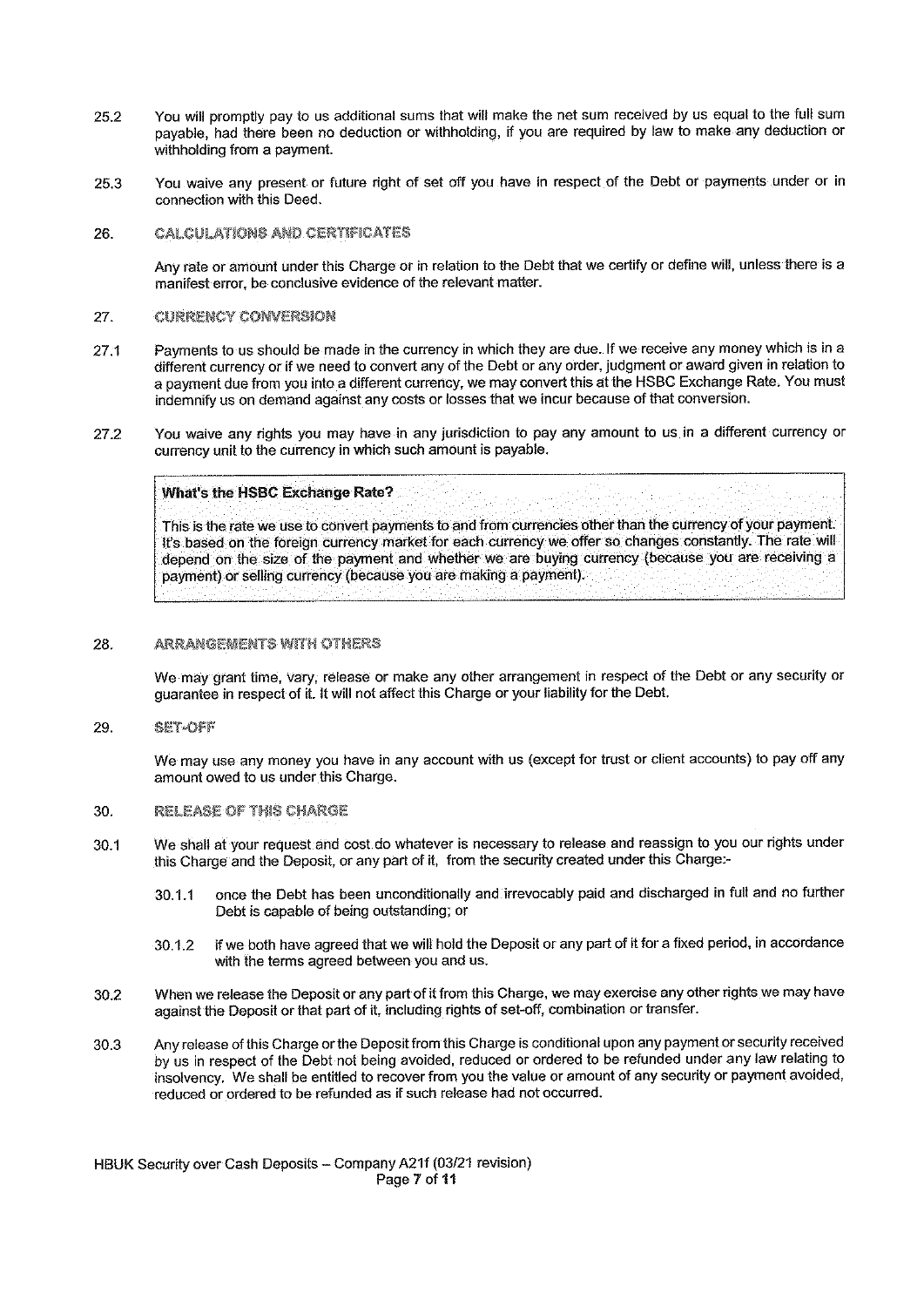#### $31<sup>1</sup>$ **FIXED PERIOD DEPOSIT**

- If we both have agreed that we will hold the Deposit for a fixed period, that agreement:  $31.1$ 
	- will only be for the purpose of calculating and paying interest;  $31.11$
	- $31.1.2$ will not affect any of our rights under this Charge;
	- will not stop us from exercising our rights or taking other action under this Charge during the fixed 31.1.3 period.
- If we exercise our rights under this Charge, we can end any fixed deposit period and adjust any interest we  $31.2$ pay on the Deposit to you accordingly.
- If a fixed period ends, we will continue to hold the Deposit on the terms we have agreed with you, or if no terms  $31.3$ have been agreed, on terms we reasonably consider appropriate, until we release the Deposit from this Charge.
- **TRANSFER OF RIGHTS** 32.
- You can't transfer any of your rights and obligations under this Charge.  $32.1$
- We can transfer any of our rights and obligations under this Charge to anyone. You agree to sign any additional  $32.2$ documents that are required to carry out any such transfer as soon as possible after we ask.
- 33. **SHARING OF INFORMATION**

You consent to us sharing any information about you, the Deposit, this Charge or the Debt with:

- any person that we might transfer or have transferred our rights to under this Charge or the Debt; 33.1
- any person that we might enter into or have entered into any sub-participation with or any other transaction 33.2 under which payments are to be made or may be made by reference to any of the documents detailing the Debt or any person who might or does invest in or finance such a transaction;
- any company within the HSBC Group; 33.3
- any rating agency so it can carry out its normal rating activities; 33.4
- any person that we have to share that information with in connection with any litigation or similar proceedings; 33.5
- any person that we are required or requested to share that information with by any court, regulatory authority 33.6 or similar body, the rules of any stock exchange or under any applicable law or regulation;
- any insurer who is or who proposes to provide insurance to us in respect of the Debt; and 33.7
- any affiliates or professional advisers of any of the above persons. 33.8
- 34. **THIS CHARGE**

If any part of this Charge is unenforceable, unlawful or void in any relevant iurisdiction, then that part will be separated from the rest of this Charge in respect of the relevant jurisdiction. The rest of this Charge will continue to be valid and enforceable.

HBUK Security over Cash Deposits - Company A21f (03/21 revision) Page 8 of 11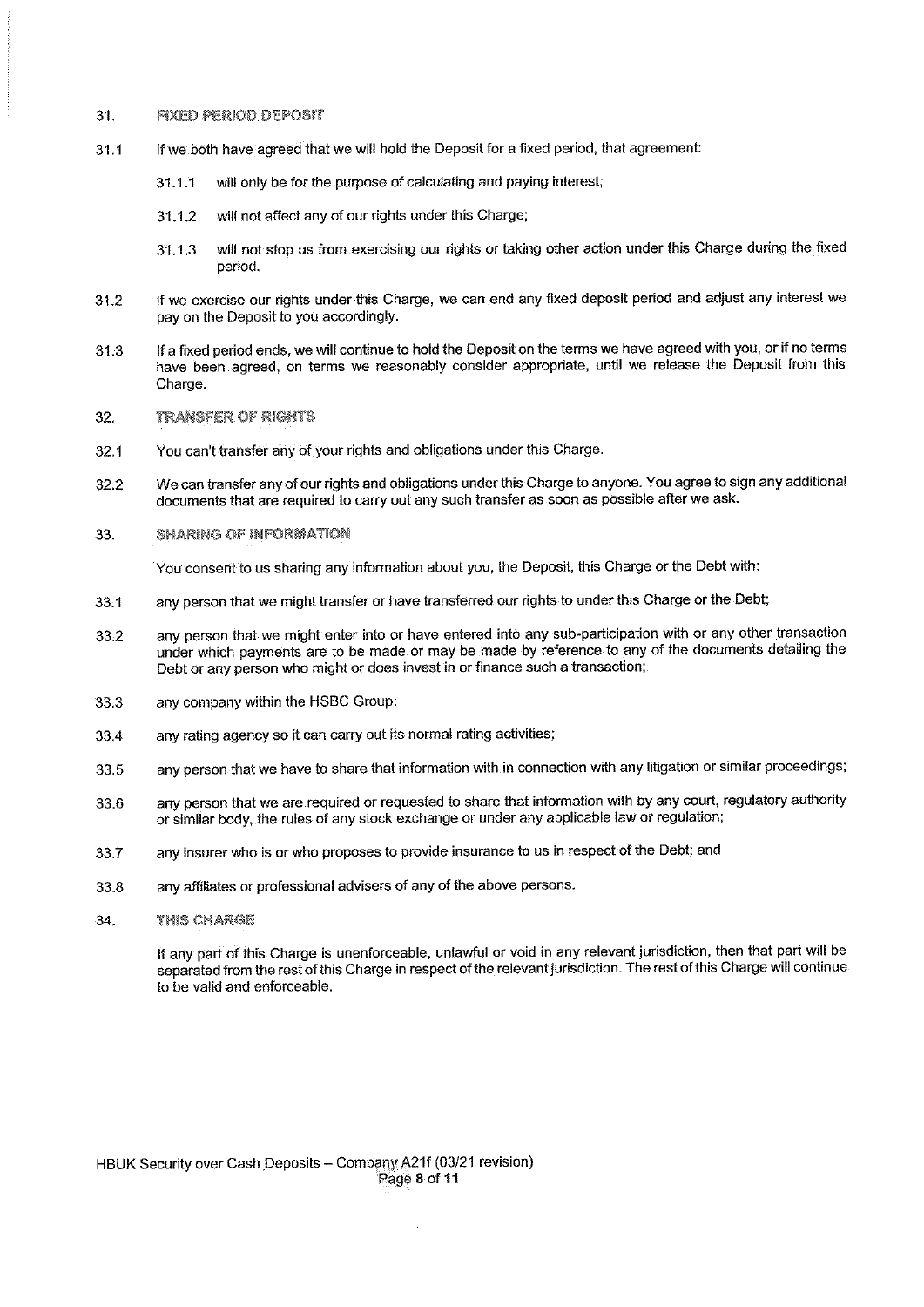#### 35. **NOTICES**

#### $35.1$ **Communication by post**

If we send a letter to you, at your last known address or registered office, the letter will be deemed to be received at 12pm two business days after it is posted. In this Charge 'business day' means any day other than a Saturday, Sunday or public holiday in the United Kingdom, where we, as a bank, are open for business.

**Communication by electronic channel** 35.2

> If we send an email to you or use a platform or other electronic channel, the email will be deemed to be received at the time it is sent or, as applicable, at the time the notice or demand is notified to you on the relevant platform or electronic channel.

**COUNTERPARTS** 36.

> This Charge may be executed in any number of counterparts and this has the same effect as if the signatures on the counterparts were on a single copy of this Charge.

- 37. **THIRD PARTY RIGHTS**
- Unless expressly provided to the contrary in this Charge, a person who is not a party to this Charge has no  $37.1$ right under the Contracts (Rights of Third Parties) Act 1999 to enforce, or enjoy the benefit of, any term of this Charge.
- The consent of any person who is not a party to this Charge is not required to rescind or vary this Charge at 37.2 any time.
- 38. **GOVERNING LAW & JURISDICTION**
- 38.1 English law governs this Charge, its interpretation and any non-contractual obligation arising from or connected with it.
- We and you submit to the exclusive jurisdiction of the courts of England and Wales in relation to all matters 38.2 (including non-contractual) arising from or in connection with this Charge.

IN WITNESS of the above, this document, which is intended to take effect as a deed, has been executed by you and is now delivered on the date mentioned above.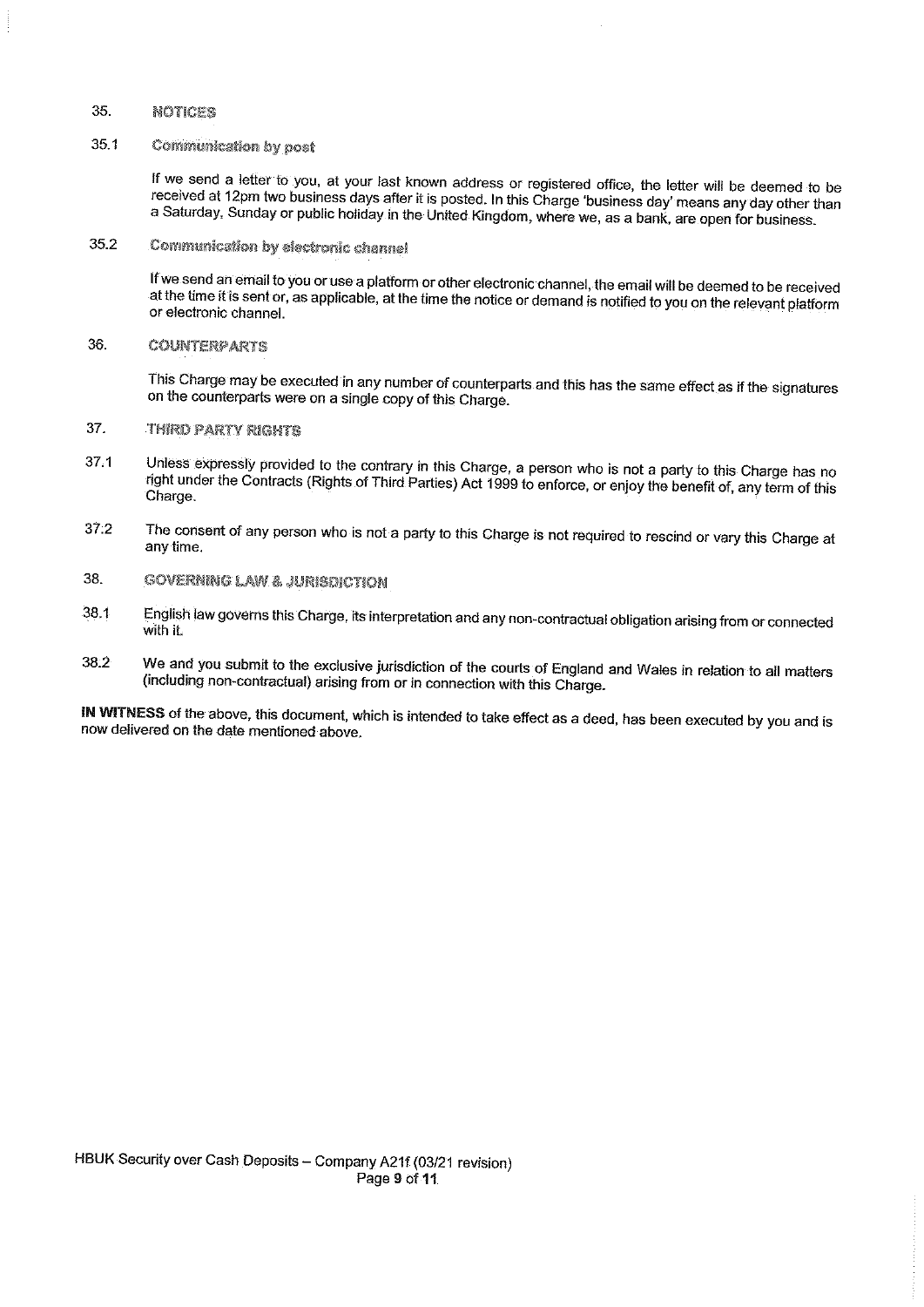## **SCHEDULE - Deposit**

Your account (account number: REDACTED) rt (REDACTED). You can after giving us at least 0 days notice, subject to the terms of this Charge.  $\{REDACTED\}$ . You can withdraw deposits from this account